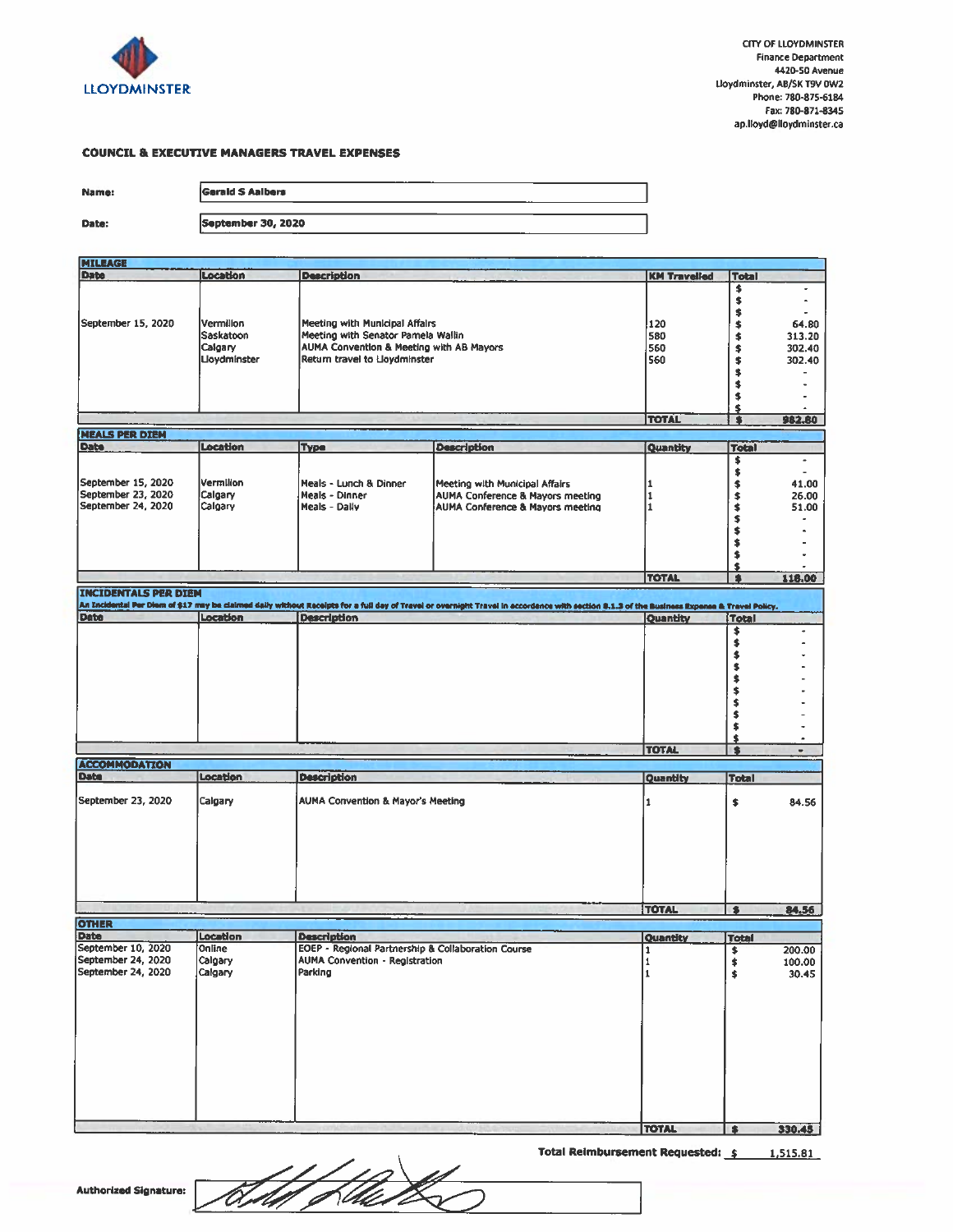

#### **COUNCIL & EXECUTIVE MANAGERS TRAVEL EXPENSES**

 $\overline{r}$ 

Name:

Date:

| Aaron Buckingham<br>---------- |
|--------------------------------|
|                                |
| September 30, 2020             |

| <b>EDITAGE</b>                      |                 |                                                    |                                                                                                                                                                                             |                     |                      |                              |
|-------------------------------------|-----------------|----------------------------------------------------|---------------------------------------------------------------------------------------------------------------------------------------------------------------------------------------------|---------------------|----------------------|------------------------------|
| Date                                | <b>Location</b> | <b>Description</b>                                 |                                                                                                                                                                                             | <b>KM Travelled</b> | <b>Total</b>         |                              |
|                                     |                 |                                                    |                                                                                                                                                                                             |                     |                      |                              |
|                                     |                 |                                                    |                                                                                                                                                                                             |                     | キキキキキキキ              |                              |
|                                     |                 |                                                    |                                                                                                                                                                                             |                     |                      |                              |
|                                     |                 |                                                    |                                                                                                                                                                                             |                     |                      |                              |
|                                     |                 |                                                    |                                                                                                                                                                                             |                     |                      |                              |
|                                     |                 |                                                    |                                                                                                                                                                                             |                     |                      |                              |
|                                     |                 |                                                    |                                                                                                                                                                                             |                     |                      |                              |
|                                     |                 |                                                    |                                                                                                                                                                                             |                     | \$\$                 |                              |
|                                     |                 |                                                    |                                                                                                                                                                                             |                     |                      |                              |
|                                     |                 |                                                    |                                                                                                                                                                                             |                     | \$                   |                              |
|                                     |                 |                                                    |                                                                                                                                                                                             |                     | $\blacklozenge$      |                              |
|                                     |                 |                                                    |                                                                                                                                                                                             | <b>TOTAL</b>        | $\overline{\bullet}$ | ٠                            |
| <b>MEALS PER DIEM</b>               |                 |                                                    |                                                                                                                                                                                             |                     |                      |                              |
| <b>Date</b>                         | Location        | Type                                               | <b>Description</b>                                                                                                                                                                          | Quantity            | Total                |                              |
|                                     |                 |                                                    |                                                                                                                                                                                             |                     | \$                   |                              |
|                                     |                 |                                                    |                                                                                                                                                                                             |                     |                      |                              |
|                                     |                 |                                                    |                                                                                                                                                                                             |                     |                      |                              |
|                                     |                 |                                                    |                                                                                                                                                                                             |                     |                      |                              |
|                                     |                 |                                                    |                                                                                                                                                                                             |                     |                      |                              |
|                                     |                 |                                                    |                                                                                                                                                                                             |                     |                      |                              |
|                                     |                 |                                                    |                                                                                                                                                                                             |                     | キキキキキキキ              |                              |
|                                     |                 |                                                    |                                                                                                                                                                                             |                     |                      |                              |
|                                     |                 |                                                    |                                                                                                                                                                                             |                     | \$                   |                              |
|                                     |                 |                                                    |                                                                                                                                                                                             |                     | \$                   |                              |
|                                     |                 |                                                    |                                                                                                                                                                                             | <b>TOTAL</b>        | $\bullet$            | ٠                            |
| <b>INCIDENTALS PER DIEM</b>         |                 |                                                    |                                                                                                                                                                                             |                     |                      |                              |
|                                     |                 |                                                    | An Incidental Par Diem of \$17 may be claimed daily without Receipts for a full day of Travel or overnight Travel in accordance with section 8.1.3 of the Business Expense & Travel Policy. |                     |                      |                              |
| Date                                | Location        | <b>Description</b>                                 |                                                                                                                                                                                             | Quantity            | <b>Total</b>         |                              |
|                                     |                 |                                                    |                                                                                                                                                                                             |                     | \$                   | $\hat{\phantom{a}}$          |
|                                     |                 |                                                    |                                                                                                                                                                                             |                     |                      |                              |
|                                     |                 |                                                    |                                                                                                                                                                                             |                     | \$                   |                              |
|                                     |                 |                                                    |                                                                                                                                                                                             |                     | \$                   |                              |
|                                     |                 |                                                    |                                                                                                                                                                                             |                     | \$                   |                              |
|                                     |                 |                                                    |                                                                                                                                                                                             |                     | \$                   |                              |
|                                     |                 |                                                    |                                                                                                                                                                                             |                     | \$                   |                              |
|                                     |                 |                                                    |                                                                                                                                                                                             |                     | \$                   |                              |
|                                     |                 |                                                    |                                                                                                                                                                                             |                     | \$                   |                              |
|                                     |                 |                                                    |                                                                                                                                                                                             |                     | \$                   | ٠                            |
|                                     |                 |                                                    |                                                                                                                                                                                             | <b>TOLL</b>         | $\bullet$            | ٠                            |
| <b>ACCOMMODATION</b>                |                 |                                                    |                                                                                                                                                                                             |                     |                      |                              |
| <b>Date</b>                         | Location        | <b>Description</b>                                 |                                                                                                                                                                                             | Quantity            | <b>Total</b>         |                              |
|                                     |                 |                                                    |                                                                                                                                                                                             |                     |                      |                              |
|                                     |                 |                                                    |                                                                                                                                                                                             |                     |                      |                              |
|                                     |                 |                                                    |                                                                                                                                                                                             |                     |                      |                              |
|                                     |                 |                                                    |                                                                                                                                                                                             |                     |                      |                              |
|                                     |                 |                                                    |                                                                                                                                                                                             |                     |                      |                              |
|                                     |                 |                                                    |                                                                                                                                                                                             |                     |                      |                              |
|                                     |                 |                                                    |                                                                                                                                                                                             |                     |                      |                              |
|                                     |                 |                                                    |                                                                                                                                                                                             |                     |                      |                              |
|                                     |                 |                                                    |                                                                                                                                                                                             |                     |                      |                              |
|                                     |                 |                                                    |                                                                                                                                                                                             |                     |                      |                              |
|                                     |                 |                                                    |                                                                                                                                                                                             | TOTAL               | T                    | $\qquad \qquad \blacksquare$ |
|                                     |                 |                                                    |                                                                                                                                                                                             |                     |                      |                              |
|                                     |                 |                                                    |                                                                                                                                                                                             |                     |                      |                              |
| OTHER<br>Date<br>September 10, 2020 | Location        | <b>Description</b>                                 |                                                                                                                                                                                             | Quantity            | <b>Total</b>         |                              |
|                                     | Online          | EOEP - Regional Partnership & Collaboration Course |                                                                                                                                                                                             |                     | $\frac{1}{2}$        | 200.00                       |
| September 24, 2020                  | Calgary         | AUMA Convention - Registration                     |                                                                                                                                                                                             | $\mathbf 1$         |                      | 100.00                       |
|                                     |                 |                                                    |                                                                                                                                                                                             |                     |                      |                              |
|                                     |                 |                                                    |                                                                                                                                                                                             |                     |                      |                              |
|                                     |                 |                                                    |                                                                                                                                                                                             |                     |                      |                              |
|                                     |                 |                                                    |                                                                                                                                                                                             |                     |                      |                              |
|                                     |                 |                                                    |                                                                                                                                                                                             |                     |                      |                              |
|                                     |                 |                                                    |                                                                                                                                                                                             |                     |                      |                              |
|                                     |                 |                                                    |                                                                                                                                                                                             |                     |                      |                              |
|                                     |                 |                                                    |                                                                                                                                                                                             |                     |                      |                              |
|                                     |                 |                                                    |                                                                                                                                                                                             |                     |                      |                              |
|                                     |                 |                                                    |                                                                                                                                                                                             |                     |                      |                              |
|                                     |                 |                                                    |                                                                                                                                                                                             |                     |                      |                              |
|                                     |                 |                                                    |                                                                                                                                                                                             |                     |                      |                              |
|                                     |                 |                                                    |                                                                                                                                                                                             |                     |                      |                              |

**TOTAL** \$ 300.00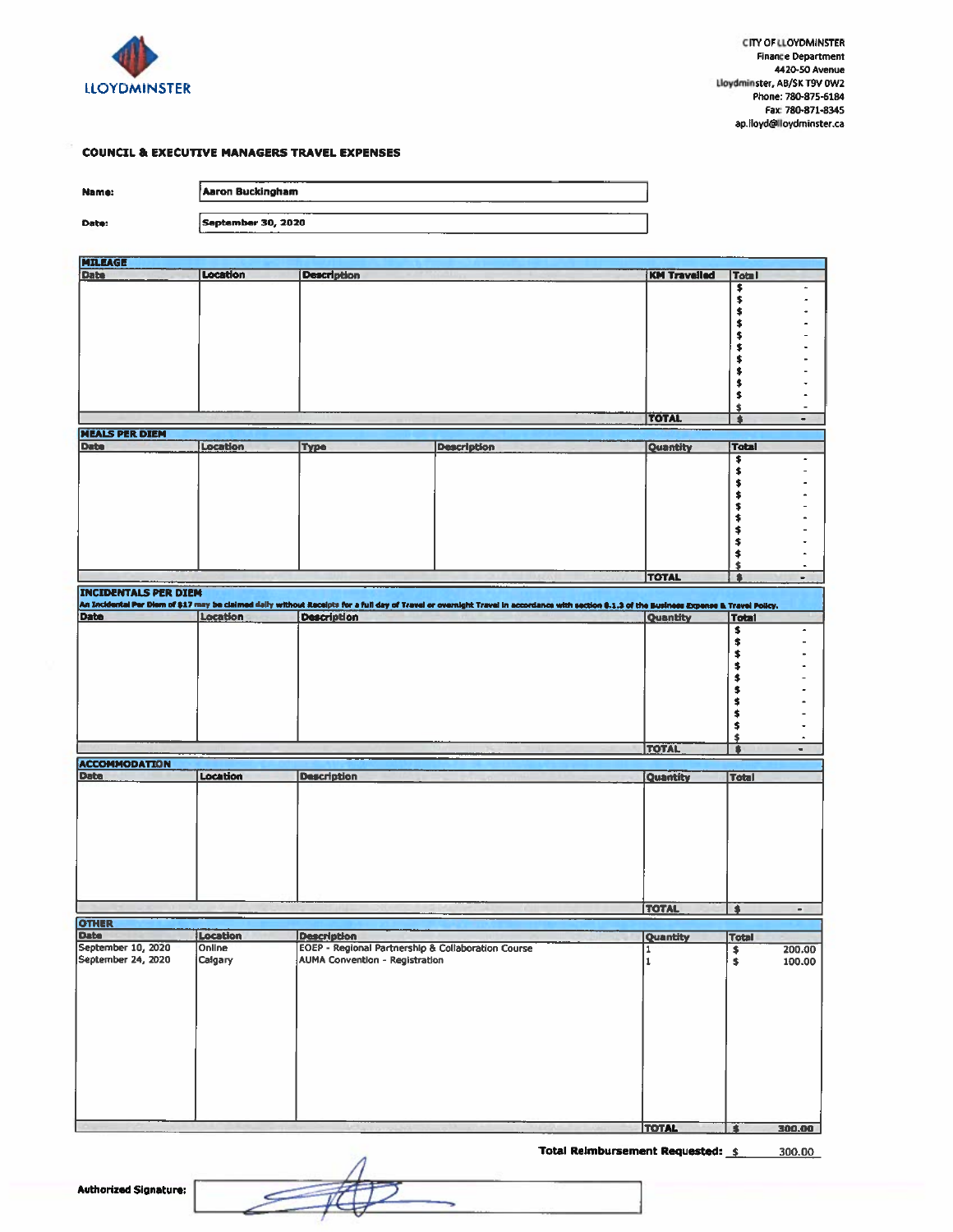

CITY OF LLOYDMINSTER **Finance Department** 4420-50 Avenue Lloydminster, AB/SK T9V 0W2 Phone: 780-875-6184 **Fax: 780-871-8345** ap.lloyd@lloydminster.ca

## **COUNCIL & EXECUTIVE MANAGERS TRAVEL EXPENSES**

| Name:                         | Glenn Fagnan       |                                       |                                                                                                                                                                                             |                     |                                              |                             |
|-------------------------------|--------------------|---------------------------------------|---------------------------------------------------------------------------------------------------------------------------------------------------------------------------------------------|---------------------|----------------------------------------------|-----------------------------|
| Date:                         | September 30, 2020 |                                       |                                                                                                                                                                                             |                     |                                              |                             |
|                               |                    |                                       |                                                                                                                                                                                             |                     |                                              |                             |
| MILEAGE<br><b>Date</b>        | Location           | <b>Description</b>                    |                                                                                                                                                                                             | <b>KM Travelled</b> | Total                                        |                             |
|                               |                    |                                       |                                                                                                                                                                                             |                     | ****                                         | ٠                           |
|                               |                    |                                       |                                                                                                                                                                                             |                     | \$<br>\$<br>\$<br>\$                         |                             |
|                               |                    |                                       |                                                                                                                                                                                             |                     | \$<br>\$<br>\$<br>\$                         | ä                           |
|                               |                    |                                       |                                                                                                                                                                                             | TOTAL               | \$                                           | $\blacksquare$              |
| <b>MEALS PER DIEM</b><br>Date | Location           | Type                                  | <b>Description</b>                                                                                                                                                                          | Quantity            | <b>Total</b>                                 |                             |
|                               |                    |                                       |                                                                                                                                                                                             |                     | \$<br>\$<br>\$\$<br>\$                       | ٠                           |
|                               |                    |                                       |                                                                                                                                                                                             | TOTAL               | \$<br>\$<br>\$<br>$\frac{1}{2}$<br>$\bullet$ | $\ddot{}$<br>$\blacksquare$ |
| <b>INCIDENTALS PER DIEM</b>   |                    |                                       |                                                                                                                                                                                             |                     |                                              |                             |
| Date                          | Location           | <b>Description</b>                    | An Incidental Par Diam of 917 may be claimed daily without Receipts for a full day of Travel or overnight Travel in accordance with section 8.1.3 of the Eucliness Expense & Travel Policy. | Quantity            | Total<br>\$                                  | $\sim$                      |
|                               |                    |                                       |                                                                                                                                                                                             |                     | \$<br>\$<br>\$<br>\$                         |                             |
|                               |                    |                                       |                                                                                                                                                                                             |                     | \$<br>\$<br>\$<br>\$<br>\$                   | ٠                           |
|                               |                    |                                       |                                                                                                                                                                                             | TOTAL               | \$                                           |                             |
| <b>ACCOMMODATION</b><br>Date  | Location           | <b>Description</b>                    |                                                                                                                                                                                             | Quantity            | Total                                        |                             |
|                               |                    |                                       |                                                                                                                                                                                             |                     |                                              |                             |
|                               |                    |                                       |                                                                                                                                                                                             | <b>TOTAL</b>        | $\overline{\bullet}$                         | œ                           |
| OTHER<br>Date                 | Location           | <b>Description</b>                    |                                                                                                                                                                                             | Quantity            | <b>Total</b>                                 |                             |
| September 24, 2020            | Calgary            | <b>AUMA Convention - Registration</b> |                                                                                                                                                                                             | l1                  | \$                                           | 100.00                      |
|                               |                    |                                       |                                                                                                                                                                                             |                     |                                              |                             |
|                               |                    |                                       |                                                                                                                                                                                             | <b>TOTAL</b>        | \$                                           | 100.00                      |
|                               |                    |                                       | Total Reimbursement Requested: \$                                                                                                                                                           |                     |                                              | 100.00                      |
| <b>Authorized Signature:</b>  |                    | enn<br>am                             |                                                                                                                                                                                             |                     |                                              |                             |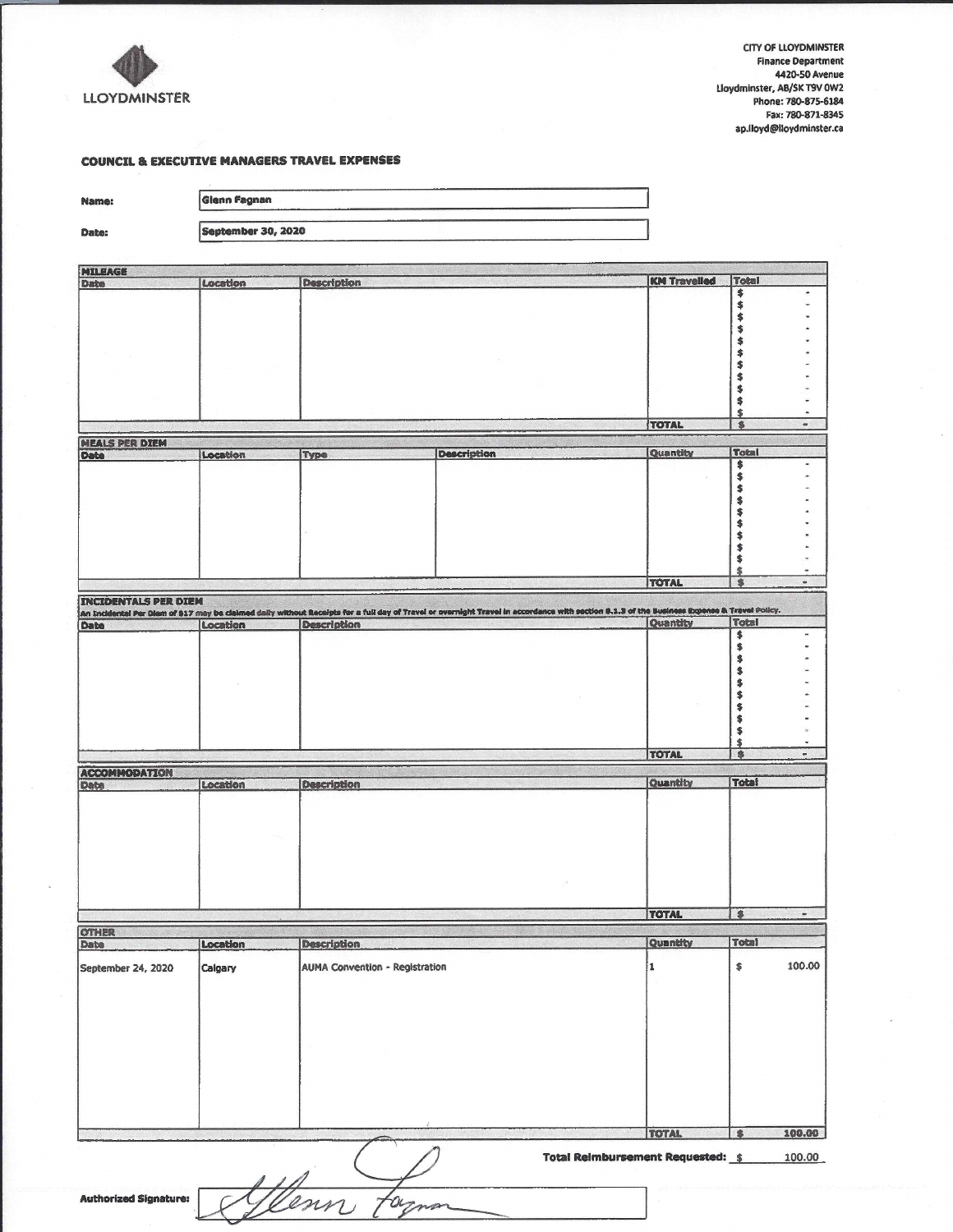

×  $\ddot{\phantom{0}}$ 

 $\ddot{\phantom{0}}$ 

 $-1$  ,  $-1$  ,  $-1$ 

ú,

200.00<br>100.00

#### **COUNCIL & EXECUTIVE MANAGERS TRAVEL EXPENSES**

| Name:                       | <b>Stephanie Munro</b> |                                                    |                                                                                                                                                                                            |                     |               |
|-----------------------------|------------------------|----------------------------------------------------|--------------------------------------------------------------------------------------------------------------------------------------------------------------------------------------------|---------------------|---------------|
|                             |                        |                                                    |                                                                                                                                                                                            |                     |               |
| Date:                       | September 30, 2020     |                                                    |                                                                                                                                                                                            |                     |               |
|                             |                        |                                                    |                                                                                                                                                                                            |                     |               |
| <b>MILEAGE</b>              |                        |                                                    |                                                                                                                                                                                            |                     |               |
| Date                        | Location               | <b>Description</b>                                 |                                                                                                                                                                                            | <b>KM Travelled</b> | <b>Total</b>  |
|                             |                        |                                                    |                                                                                                                                                                                            |                     | \$            |
|                             |                        |                                                    |                                                                                                                                                                                            |                     | \$            |
|                             |                        |                                                    |                                                                                                                                                                                            |                     | \$            |
|                             |                        |                                                    |                                                                                                                                                                                            |                     | \$            |
|                             |                        |                                                    |                                                                                                                                                                                            |                     | \$            |
|                             |                        |                                                    |                                                                                                                                                                                            |                     | \$            |
|                             |                        |                                                    |                                                                                                                                                                                            |                     | \$            |
|                             |                        |                                                    |                                                                                                                                                                                            |                     | \$            |
|                             |                        |                                                    |                                                                                                                                                                                            |                     | \$            |
|                             |                        |                                                    |                                                                                                                                                                                            |                     | \$            |
|                             |                        |                                                    |                                                                                                                                                                                            |                     | \$            |
|                             |                        |                                                    |                                                                                                                                                                                            | <b>TOTAL</b>        | 8             |
| <b>MEALS PER DIEM</b>       |                        |                                                    |                                                                                                                                                                                            |                     |               |
| <b>Date</b>                 | Location               | <b>Type</b>                                        | <b>Description</b>                                                                                                                                                                         | Quantity            | <b>Total</b>  |
|                             |                        |                                                    |                                                                                                                                                                                            |                     | \$            |
|                             |                        |                                                    |                                                                                                                                                                                            |                     | \$            |
|                             |                        |                                                    |                                                                                                                                                                                            |                     | \$            |
|                             |                        |                                                    |                                                                                                                                                                                            |                     | \$            |
|                             |                        |                                                    |                                                                                                                                                                                            |                     | \$            |
|                             |                        |                                                    |                                                                                                                                                                                            |                     | \$            |
|                             |                        |                                                    |                                                                                                                                                                                            |                     | \$            |
|                             |                        |                                                    |                                                                                                                                                                                            |                     | \$            |
|                             |                        |                                                    |                                                                                                                                                                                            |                     | \$            |
|                             |                        |                                                    |                                                                                                                                                                                            |                     | \$            |
|                             |                        |                                                    |                                                                                                                                                                                            | <b>TOTAL</b>        | \$            |
| <b>INCIDENTALS PER DIEM</b> |                        |                                                    |                                                                                                                                                                                            |                     |               |
|                             |                        |                                                    | An Incidental Per Diem of \$17 may be claimed daily without Receipts for a full day of Travel or overnight Travel in accordance with section 8.1.3 of the Business Expense & Travel Policy |                     |               |
| Date                        | <b>Location</b>        | <b>Description</b>                                 |                                                                                                                                                                                            | Quantity            | <b>Total</b>  |
|                             |                        |                                                    |                                                                                                                                                                                            |                     | \$            |
|                             |                        |                                                    |                                                                                                                                                                                            |                     | \$            |
|                             |                        |                                                    |                                                                                                                                                                                            |                     | \$            |
|                             |                        |                                                    |                                                                                                                                                                                            |                     | \$            |
|                             |                        |                                                    |                                                                                                                                                                                            |                     | \$            |
|                             |                        |                                                    |                                                                                                                                                                                            |                     | \$            |
|                             |                        |                                                    |                                                                                                                                                                                            |                     |               |
|                             |                        |                                                    |                                                                                                                                                                                            |                     | \$            |
|                             |                        |                                                    |                                                                                                                                                                                            |                     | \$            |
|                             |                        |                                                    |                                                                                                                                                                                            |                     | \$            |
|                             |                        |                                                    |                                                                                                                                                                                            |                     | \$            |
|                             |                        |                                                    |                                                                                                                                                                                            | <b>TOTAL</b>        | $\bullet$     |
|                             |                        |                                                    |                                                                                                                                                                                            |                     |               |
| <b>ACCOMMODATION</b>        |                        |                                                    |                                                                                                                                                                                            |                     |               |
| <b>Date</b>                 | <b>Location</b>        | <b>Description</b>                                 |                                                                                                                                                                                            | Quantity            | <b>Total</b>  |
|                             |                        |                                                    |                                                                                                                                                                                            |                     |               |
|                             |                        |                                                    |                                                                                                                                                                                            |                     |               |
|                             |                        |                                                    |                                                                                                                                                                                            |                     |               |
|                             |                        |                                                    |                                                                                                                                                                                            |                     |               |
|                             |                        |                                                    |                                                                                                                                                                                            |                     |               |
|                             |                        |                                                    |                                                                                                                                                                                            |                     |               |
|                             |                        |                                                    |                                                                                                                                                                                            |                     |               |
|                             |                        |                                                    |                                                                                                                                                                                            |                     |               |
|                             |                        |                                                    |                                                                                                                                                                                            |                     |               |
|                             |                        |                                                    |                                                                                                                                                                                            |                     |               |
|                             |                        |                                                    |                                                                                                                                                                                            | <b>TOTAL</b>        | $\bullet$     |
| <b>OTHER</b>                |                        |                                                    |                                                                                                                                                                                            |                     |               |
| <b>Date</b>                 | Location               | <b>Description</b>                                 |                                                                                                                                                                                            | Quantity            | <b>Total</b>  |
| September 10, 2020          | Online                 | EOEP - Regional Partnership & Collaboration Course |                                                                                                                                                                                            | T                   |               |
| September 24, 2020          | Calgary                | <b>AUMA Convention - Registration</b>              |                                                                                                                                                                                            | $\mathbf{1}$        | $\frac{1}{2}$ |
|                             |                        |                                                    |                                                                                                                                                                                            |                     |               |
|                             |                        |                                                    |                                                                                                                                                                                            |                     |               |
|                             |                        |                                                    |                                                                                                                                                                                            |                     |               |
|                             |                        |                                                    |                                                                                                                                                                                            |                     |               |
|                             |                        |                                                    |                                                                                                                                                                                            |                     |               |
|                             |                        |                                                    |                                                                                                                                                                                            |                     |               |
|                             |                        |                                                    |                                                                                                                                                                                            |                     |               |
|                             |                        |                                                    |                                                                                                                                                                                            |                     |               |
|                             |                        |                                                    |                                                                                                                                                                                            |                     |               |

**TOTAL** 300.00 顶 Total Reimbursement Requested: 5 300.00

 $\overline{\mathcal{C}}$  $\hat{\mathbf{v}}$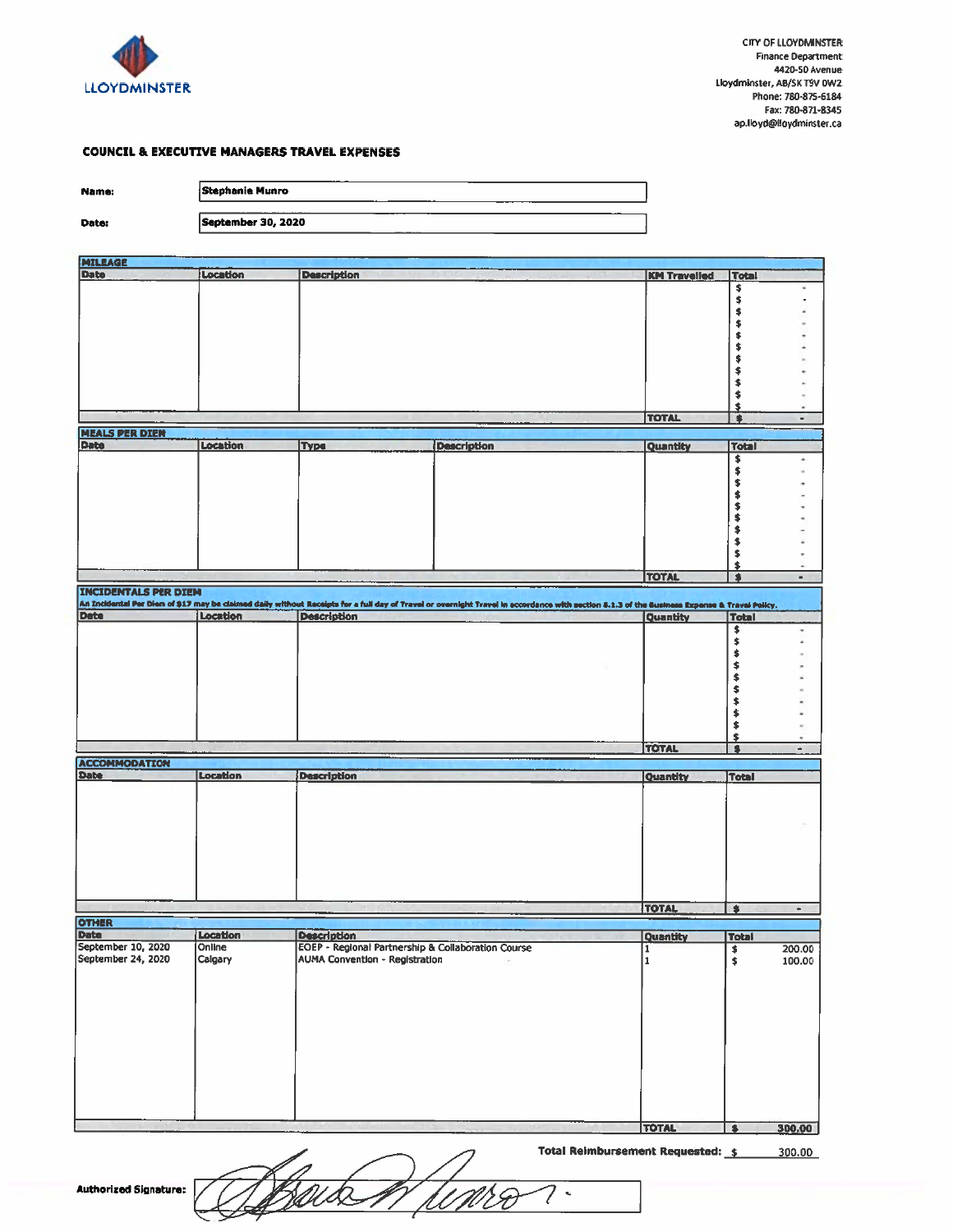

77.76 ٠ i. . j, i, ÷, ×

KM Travelled Total

144

キキキキキキキキキキ

\$

### **COUNCIL & EXECUTIVE MANAGERS TRAVEL EXPENSES**

Name:

Date:

| Dion Pollard              |  |
|---------------------------|--|
|                           |  |
| <b>September 30, 2020</b> |  |

# MILEAGE<br>Date Location Description September 15, 2020 Vermilion Meeting with AB Municipal Affairs, Minister Allard

| <b>MEALS PER DIEM</b>       |          |                    |                                                                                                                                                                                             |              |       |  |
|-----------------------------|----------|--------------------|---------------------------------------------------------------------------------------------------------------------------------------------------------------------------------------------|--------------|-------|--|
| <b>Date</b>                 | Location | Type               | <b>Description</b>                                                                                                                                                                          | Quantity     | Total |  |
|                             |          |                    |                                                                                                                                                                                             |              |       |  |
|                             |          |                    |                                                                                                                                                                                             |              |       |  |
|                             |          |                    |                                                                                                                                                                                             |              |       |  |
|                             |          |                    |                                                                                                                                                                                             |              |       |  |
|                             |          |                    |                                                                                                                                                                                             |              |       |  |
|                             |          |                    |                                                                                                                                                                                             |              |       |  |
|                             |          |                    |                                                                                                                                                                                             |              |       |  |
|                             |          |                    |                                                                                                                                                                                             |              |       |  |
|                             |          |                    |                                                                                                                                                                                             |              |       |  |
|                             |          |                    |                                                                                                                                                                                             |              |       |  |
|                             |          |                    |                                                                                                                                                                                             | <b>TOTAL</b> | ₫     |  |
| <b>INCIDENTALS PER DIEM</b> |          |                    |                                                                                                                                                                                             |              |       |  |
|                             |          |                    | An Incidental Per Diem of \$17 may be claimed daily without Receipts for a full day of Travel or overnight Travel in accordance with section 8.1.3 of the Business Expense & Travel Policy. |              |       |  |
| <b>Date</b>                 | Location | <b>Description</b> |                                                                                                                                                                                             | Quantity     | Total |  |
|                             |          |                    |                                                                                                                                                                                             |              | \$    |  |
|                             |          |                    |                                                                                                                                                                                             |              |       |  |
|                             |          |                    |                                                                                                                                                                                             |              |       |  |
|                             |          |                    |                                                                                                                                                                                             |              |       |  |
|                             |          |                    |                                                                                                                                                                                             |              |       |  |
|                             |          |                    |                                                                                                                                                                                             |              |       |  |
|                             |          |                    |                                                                                                                                                                                             |              |       |  |
|                             |          |                    |                                                                                                                                                                                             |              |       |  |
|                             |          |                    |                                                                                                                                                                                             | <b>TOTAL</b> |       |  |

## **ACCOMMODATION** Location Description Date Quantity Total **TOTAL**  $\overline{1}$ **OTHER** Location Date Description Quantity Total

**TOTAL**  $\overline{\bullet}$ 

Total Reimbursement Requested: \$  $77.76$ 

 $\omega$